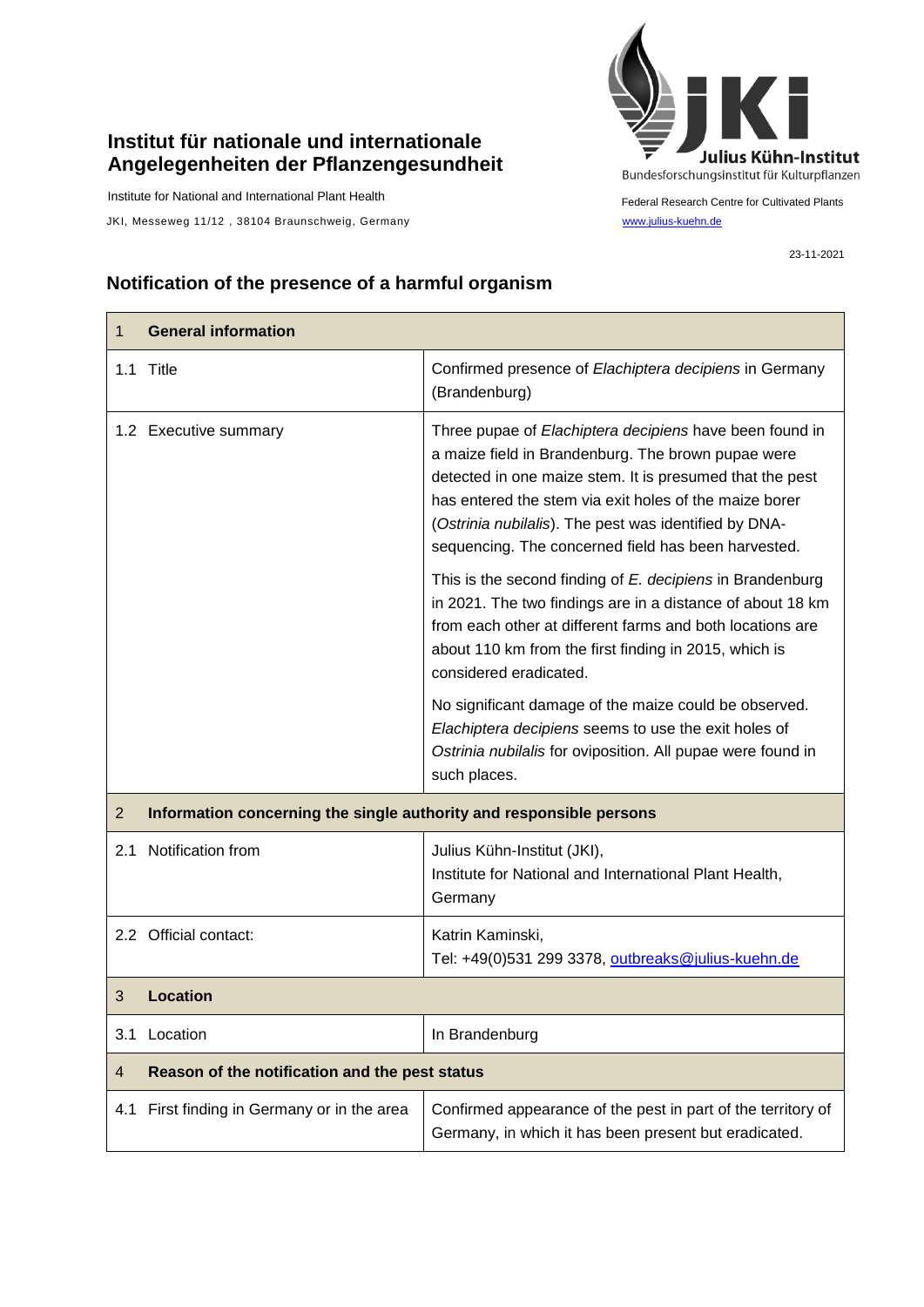|         |                                                                                                                                       | In 2015, pupae of Elachiptera decipiens were found on<br>one Zea mays plant. The pest was not found any more at<br>this location in the following years so that the outbreak had<br>been eradicated in 2021. The new outbreak is about 120<br>km away from the old location. |  |
|---------|---------------------------------------------------------------------------------------------------------------------------------------|------------------------------------------------------------------------------------------------------------------------------------------------------------------------------------------------------------------------------------------------------------------------------|--|
|         | 4.2 Pest status of the area where the<br>harmful organism has been found<br>present, after the official confirmation.                 | Other: Status under determination                                                                                                                                                                                                                                            |  |
|         | 4.3 Pest status in Germany before the<br>official confirmation of the presence, or<br>suspected presence, of the harmful<br>organism. | Absent: pest eradicated                                                                                                                                                                                                                                                      |  |
|         | 4.4 Pest status in Germany after the<br>official confirmation of the presence of<br>the harmful organism.                             | Other: Status under determination                                                                                                                                                                                                                                            |  |
| 5       | Finding, sampling, testing and confirmation of the harmful organism                                                                   |                                                                                                                                                                                                                                                                              |  |
|         | 5.1 How the presence or appearance of<br>the harmful organism was found.                                                              | Phytosanitary inspection of any type.                                                                                                                                                                                                                                        |  |
|         | 5.2 Date of finding:                                                                                                                  | 01-11-2021                                                                                                                                                                                                                                                                   |  |
|         | 5.3 Sampling for laboratory analysis.                                                                                                 | 09-09-2021                                                                                                                                                                                                                                                                   |  |
|         |                                                                                                                                       | Brown fly pupae, appr. 5 mm, were found in the stem of a<br>maize plant. A sample was taken for laboratory<br>investigation.                                                                                                                                                 |  |
|         | 5.4 Name and address of the Laboratory                                                                                                | Landesamt für Ländliche Entwicklung, Landwirtschaft und<br>Flurneuordnung (LELF)<br>Referat 43 Saatenanerkennung, Phytopathologie<br>Steinplatz 1<br>15806 Zossen<br>Germany                                                                                                 |  |
| $5.5\,$ | Diagnostic method                                                                                                                     | PM 7/129 (2) DNA barcoding as an identification tool for a<br>number of regulated pests, EPPO Bulletin (2021) 51 (1)                                                                                                                                                         |  |
|         | 5.6 Date of official confirmation of the<br>harmful organism's identity.                                                              | 01-11-2021                                                                                                                                                                                                                                                                   |  |
| 6       | Infested area, and the severity and source of the outbreak in that area                                                               |                                                                                                                                                                                                                                                                              |  |
| 6.1     | Characteristics of the infested area<br>and its vicinity.                                                                             | Open air - production area: field (arable, pasture)<br>Plant already planted, not to be reproduced or moved.                                                                                                                                                                 |  |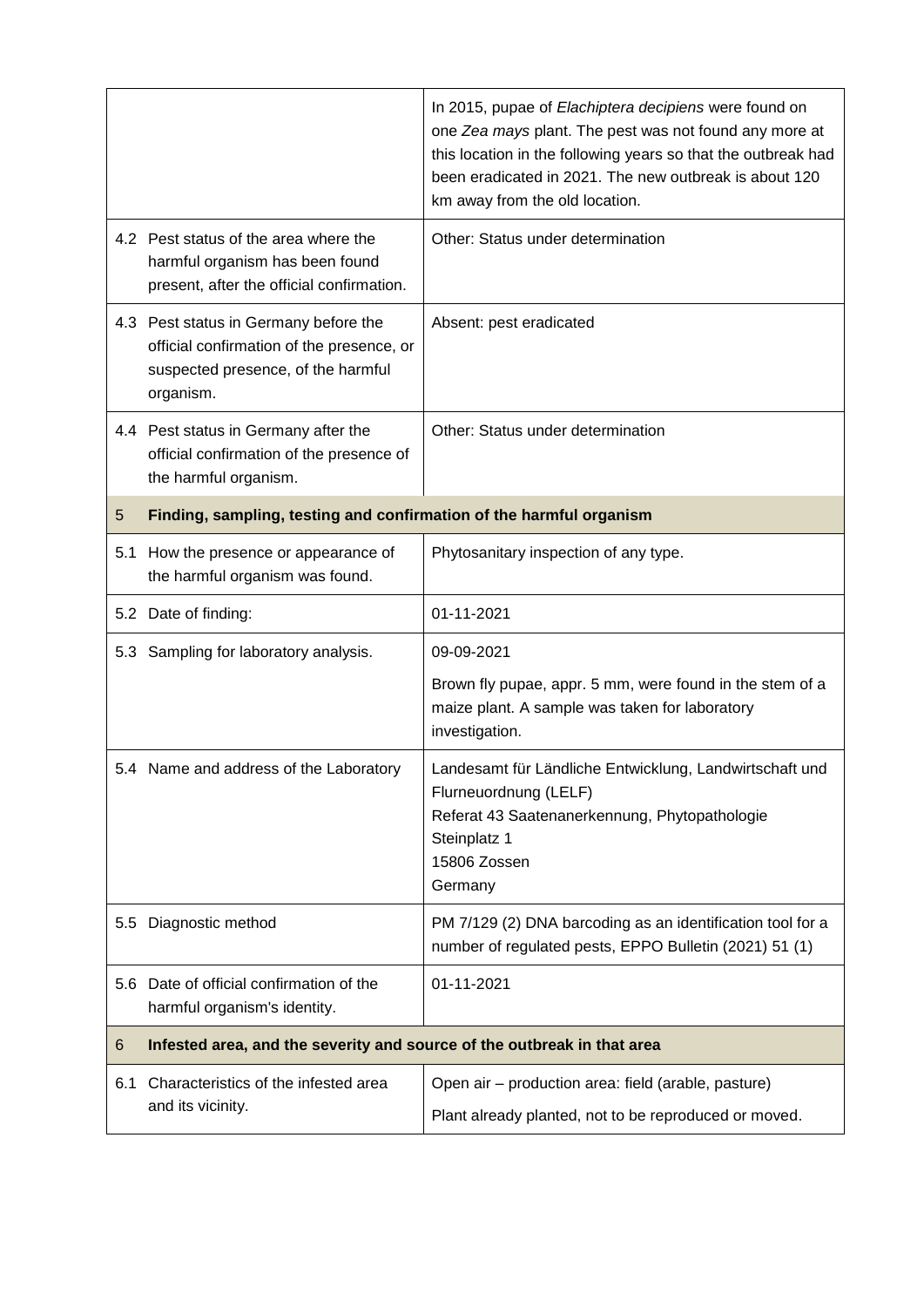|                | 6.2 Host plants in the infested area and its<br>vicinity            | Zea mays (600,000 m <sup>2</sup> )<br>The field concerned has meanwhile been harvested.                                                                                                                                                        |
|----------------|---------------------------------------------------------------------|------------------------------------------------------------------------------------------------------------------------------------------------------------------------------------------------------------------------------------------------|
|                | 6.3 Infested plant(s), plant product(s) and<br>other object(s).     | Zea mays (1 pce)                                                                                                                                                                                                                               |
|                | 6.4 Severity of the outbreak                                        | Infestation was only found in 1 out of 50 plants that were<br>investigated. Since the area is harvested, it is difficult to<br>estimate the actual severity of infestation. However, no<br>significant damage was observed or reported.        |
|                | 6.5 Source of the outbreak                                          | The source of the infestation is not known yet. The plant<br>protection service thinks there is no connection between<br>the current finding and the occurrence in 2015 or the other<br>finding from 2021 but this could not yet be confirmed. |
|                |                                                                     |                                                                                                                                                                                                                                                |
| $\overline{7}$ | <b>Official phytosanitary measures</b>                              |                                                                                                                                                                                                                                                |
| 7.1            | Adoption of official phytosanitary<br>measures.                     | Decision on whether official phytosanitary measures will<br>be taken is pending.                                                                                                                                                               |
|                |                                                                     | The plant protection service will carry out a survey in 2022<br>to find out the spread of the pest.                                                                                                                                            |
|                | 7.2 Size and delimitation of demarcated<br>area and/or buffer zone. | No area was demarcated because of the low damage.<br>Further measures are dependent on the result of the pest<br>risk assessment (Express-PRA) update.                                                                                         |